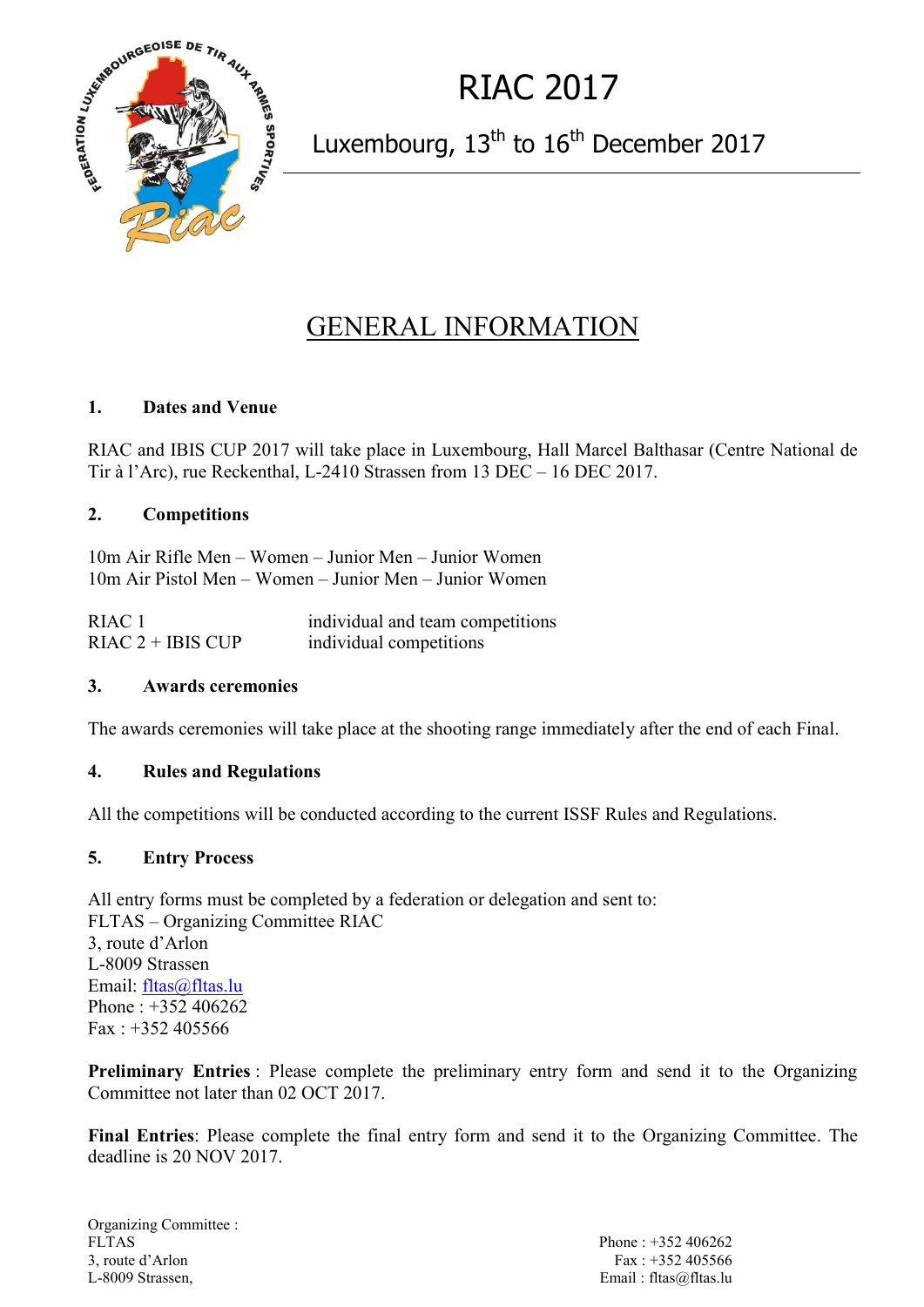## **6. Entry Fees**

The entry fees include transportation between the official hotel and the shooting range.

| The entry fees are fixed as follows: |                                                     |
|--------------------------------------|-----------------------------------------------------|
| Sleeping at an official hotel        | $60 \text{ }\epsilon$ per shooter for the 3 events  |
| NOT Sleeping at an official hotel    | $120 \text{ }\epsilon$ per shooter for the 3 events |

*Note: No refunds will be given if a shooter participates only in one or two events.*

## **7. Accomodation**

Official Hotels All room rates are calculated per room/per night.

Hotel IBIS Luxembourg-Airport, route de Trèves, L-2632 Findel

| <b>EUR 75.00</b> | single room incl. breakfast |
|------------------|-----------------------------|
| <b>EUR 85.00</b> | double room incl. breakfast |
| <b>EUR 95.00</b> | triple room incl. breakfast |

Hotel IBIS-BUDGET Luxembourg-Airport, route de Trèves, L-2632 Findel

| <b>EUR 63.00</b> | single room incl. breakfast |
|------------------|-----------------------------|
| <b>EUR 70,50</b> | double room incl. breakfast |
| <b>EUR 78.00</b> | triple room incl. breakfast |

Hotels will be booked in sequence of the receipt of the reservations at the Organizing Committee.

**Reservations can only be considered after a deposit of 50% has been paid to the Organizing Committee by 13 NOV 2017.**

## **In case of cancellation after 10 DEC 2017 the Organizing Committee will charge a cancellation fee of the value of one night per room which has been cancelled.**

The 50% deposit for accommodation must be transferred to the following bank account:

FLTAS IBAN LU98 1111 0115 3387 0000 BIC CCPLLULL

## **8. Meals**

A catering service will be available at the shooting range where lunch can be bought at moderate prices (*Note that lunch must always be ordered the previous day)*. Apart the menus offered by the catering service, there will also be sandwiches and snacks available for purchase.

Hotel IBIS will offer special menus for dinner at  $21 \text{ } \in$  without drinks (you have the choice of 3 **starters/3 main courses/ 3 desserts)**